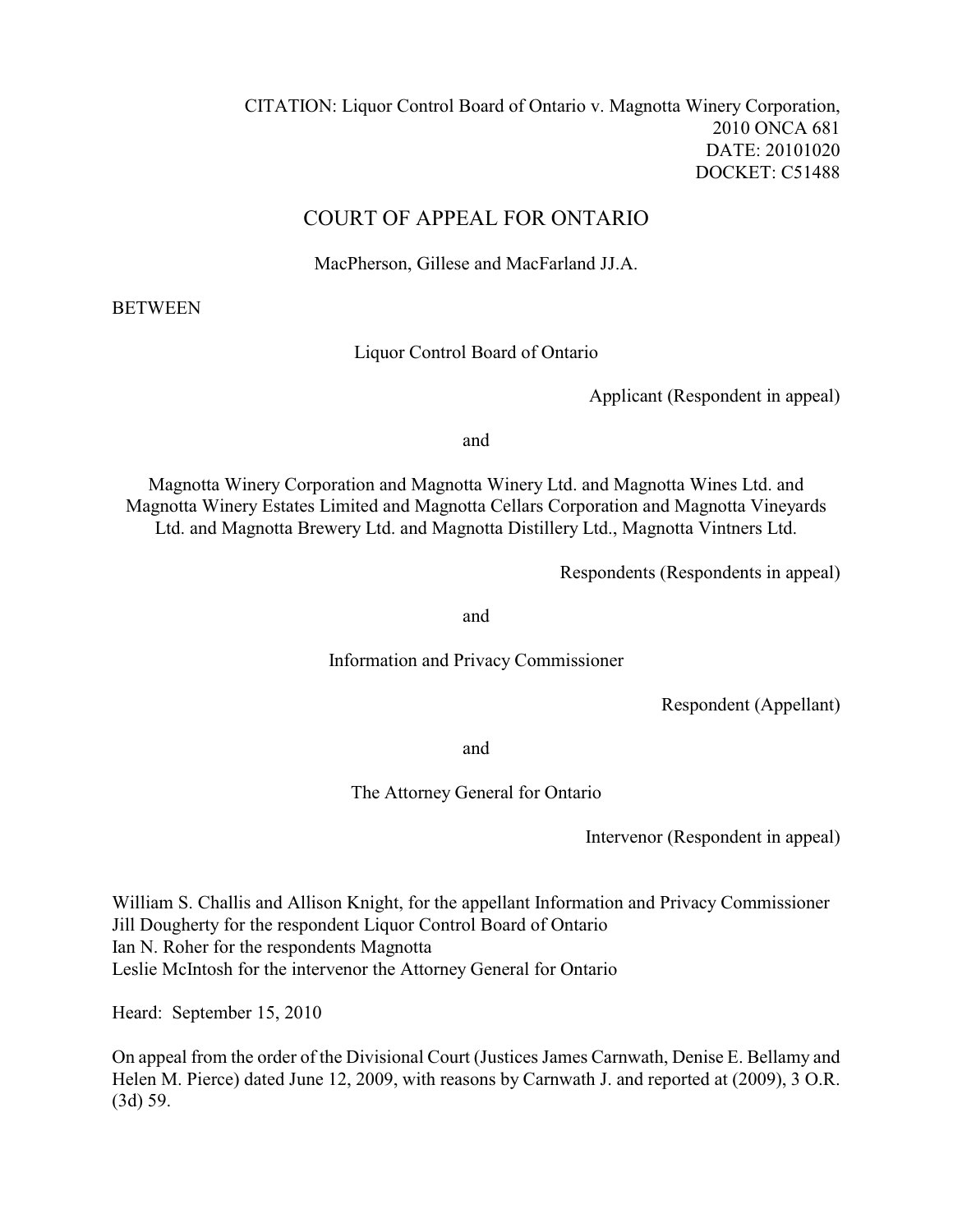## **Gillese J.A.:**

[1] Must confidential mediation and settlement records involving a government institution be disclosed, if sought under the *Freedom of Information and Protection of Privacy Act*, R.S.O. 1990, c. F.31, as amended (*FIPPA*)? In my view, the answer to that question is "no".

# **OVERVIEW**

[2] Between 1996 and 2003, the Magnotta companies (Magnotta) and the Liquor Control Board of Ontario (LCBO) were involved in litigation consisting of two judicial review applications and five defamation actions. Two of the defamation actions were subject to case management and mandatory mediation under the *Rules of Civil Procedure*, R.R.O. 1990, Regulation 194, as amended.

[3] Between 1997 and 2000, the LCBO and Magnotta made several efforts to resolve all of the litigation between them bymeans of mediation and informal settlement attempts. These efforts were not successful.

[4] In 2000, the LCBO and Magnotta arranged to mediate all of the litigation in a single mediation. To participate, the parties were required to execute a mediation agreement containing the usual confidentiality provision.

[5] Prior to the mediation, the parties filed mediation briefs and other materials. The filed documents included confidential, highly sensitive and privileged information.

[6] The LCBO intended to use all of its filed materials in the mediation and, if the mediation were unsuccessful, in other aspects of the ongoing litigation between the parties.

[7] The LCBO and Magnotta succeeded in reaching a mediated settlement.

[8] For the balance of 2000 and most of 2001, counsel for the parties worked to draft Minutes of Settlement and then finalise and implement their terms. The executed Minutes of Settlement contain extensive confidentiality provisions.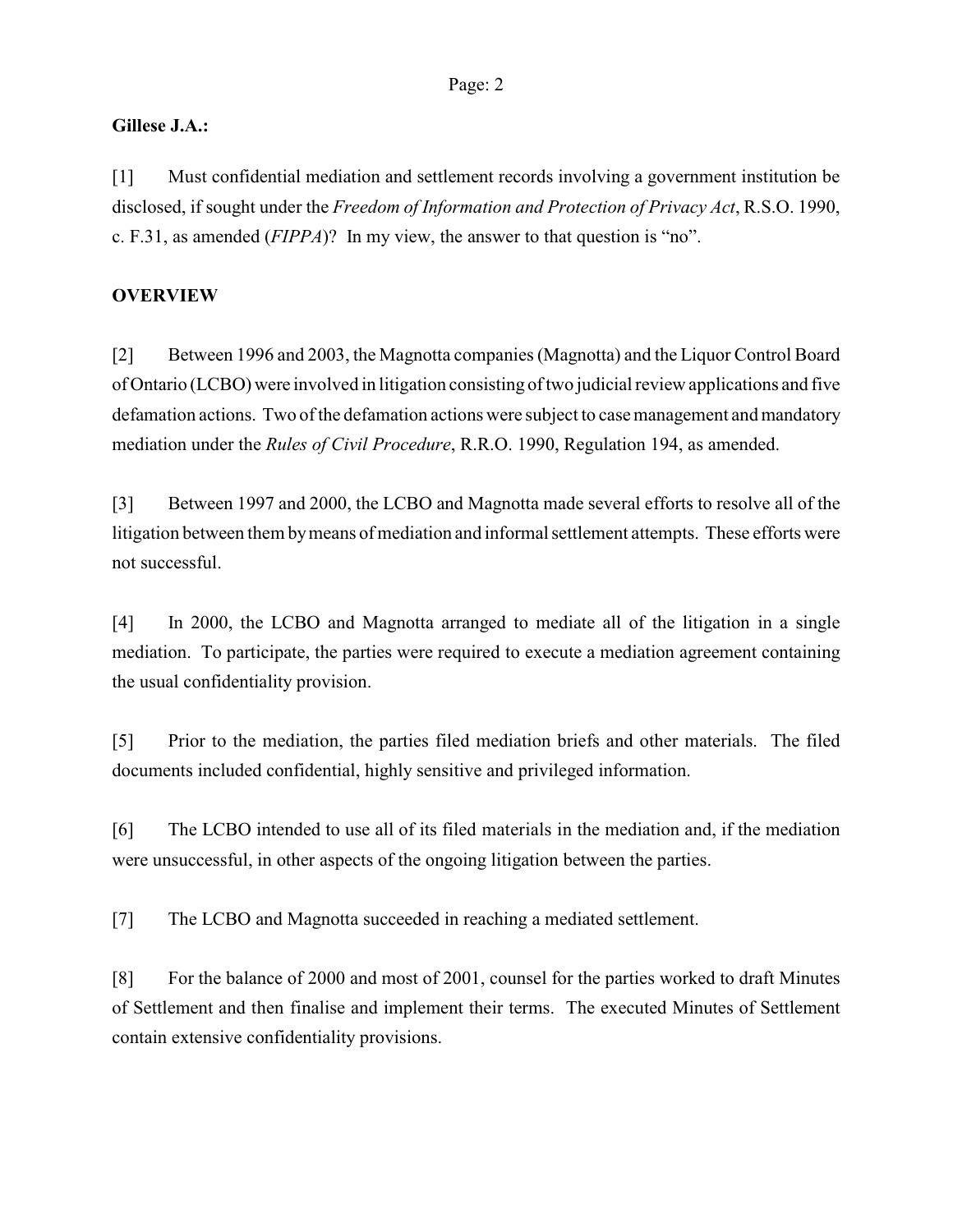[9] The LCBO then received a request under *FIPPA* from an unidentified person (the Requester). The Requester sought access to the complete record of the mediated settlement, including copies of all agreements pertaining to the settlement, the Minutes of Settlement and all related documentation (the Records).

[10] The LCBO granted partial access to the Records but, based on exemptions in *FIPPA*, denied access to the remainder (the Disputed Records). The Disputed Records included material that had been prepared for the mediation by Magnotta and which was in the LCBO's possession.

[11] Magnotta, as an affected party, also opposed the release of the Disputed Records.

[12] The Requester appealed the LCBO's decision to the Information and Privacy Commissioner (the IPC).

[13] The IPC allowed the appeal and ordered the LCBO to disclose the Disputed Records to the Requester (subject to a number of deletions that are not in issue on this appeal).

[14] The LCBO requested a reconsideration. In a further order, the IPC dismissed the reconsideration request. It ruled, among other things, that mediation is not litigation for the purposes of s. 19 of *FIPPA*.

[15] The LCBO applied for judicial review of the IPC orders. Magnotta supported the LCBO. The Attorney General of Ontario intervened. It, too, supported the LCBO.

[16] The Divisional Court allowed the application for judicial review and restored the LCBO's decision to withhold the Disputed Records.

[17] The IPC appeals. It submits that the Divisional Court erred in reasoning and result. Its appeal is largely founded on the absence of an express statutory exemption for settlement privilege in *FIPPA*.

[18] The LCBO, Magnotta and the Attorney General of Ontario all contend that the Divisional Court decision is correct, both in result and reasoning. They ask that the appeal be dismissed.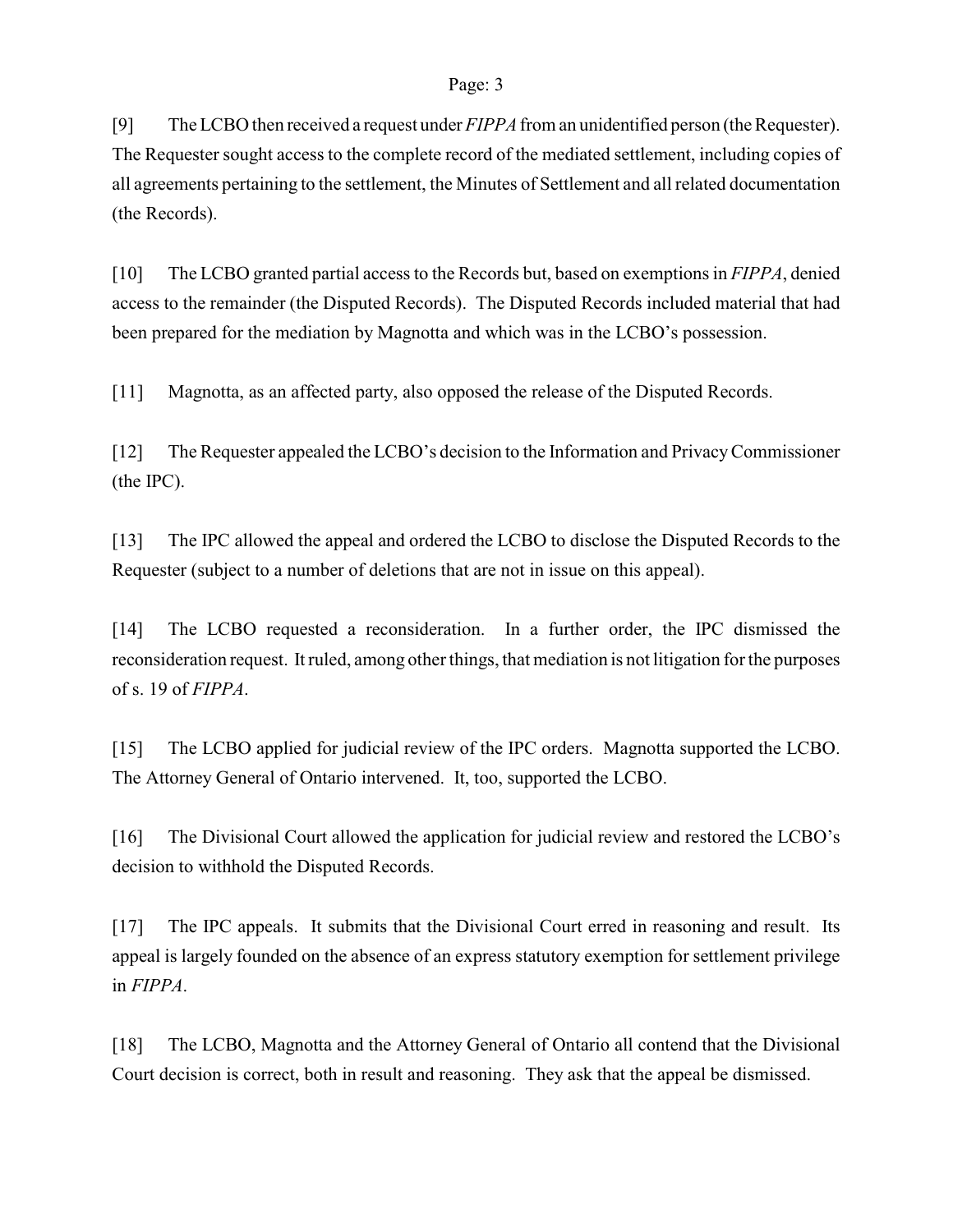[19] For the reasons that follow, I would dismiss the appeal.

# **THE DIVISIONAL COURT DECISION**

[20] Carnwath J., writing for the Divisional Court, gave thoughtful, detailed reasons in which he concluded that the Disputed Records were exempt from disclosure under both the second branch of s. 19 of *FIPPA* and the common law doctrine of settlement privilege.

[21] At the relevant time, section 19 of *FIPPA* read as follows:<sup>1</sup>

19. A head may refuse to disclose a record that is subject to solicitor-client privilege or that was prepared by or for Crown counsel for use in giving legal advice or in contemplation of or for use in litigation.

[22] Section 19 is accepted as having two branches. The first branch is an exemption for records that are subject to solicitor-client privilege. The second branch is for records that were "prepared by or for Crown counsel for use in giving legal advice or in contemplation of or for use in litigation".

[23] Carnwath J. held that the IPC erred in determining that the Disputed Records did not fall with the second branch of s. 19. Relying on *Rogacki v. Belz*(2003), 67 O.R. (3d) 330 (C.A.), he observed that mediation is an integral part of the litigation process, particularly in actions that are subject to the mandatory mediation rules. Two of the mediated matters were subject to such rules.

[24] At para. 81 of the reasons, Carnwath J. stated:

All forms of [alternative dispute resolution], including both mandatory and consensual mediation, are part of the litigation process and are equally deserving of confidentiality and the protection of the Branch 2 exemption under s. 19 of *FIPPA*.

[25] Carnwath J. went on to explain that interpreting the second branch of s. 19 in this way promotes the purpose of *FIPPA*, which is to provide "transparency of government functioning with

<sup>&</sup>lt;sup>1</sup> Section 19 was subsequently amended to include a third provision, which reads as follows: Or that was prepared by or for counsel employed or retained by an educational institution for use in giving legal advice or in contemplation of or for use in litigation. 2005, c. 28, Sched. F, s.4.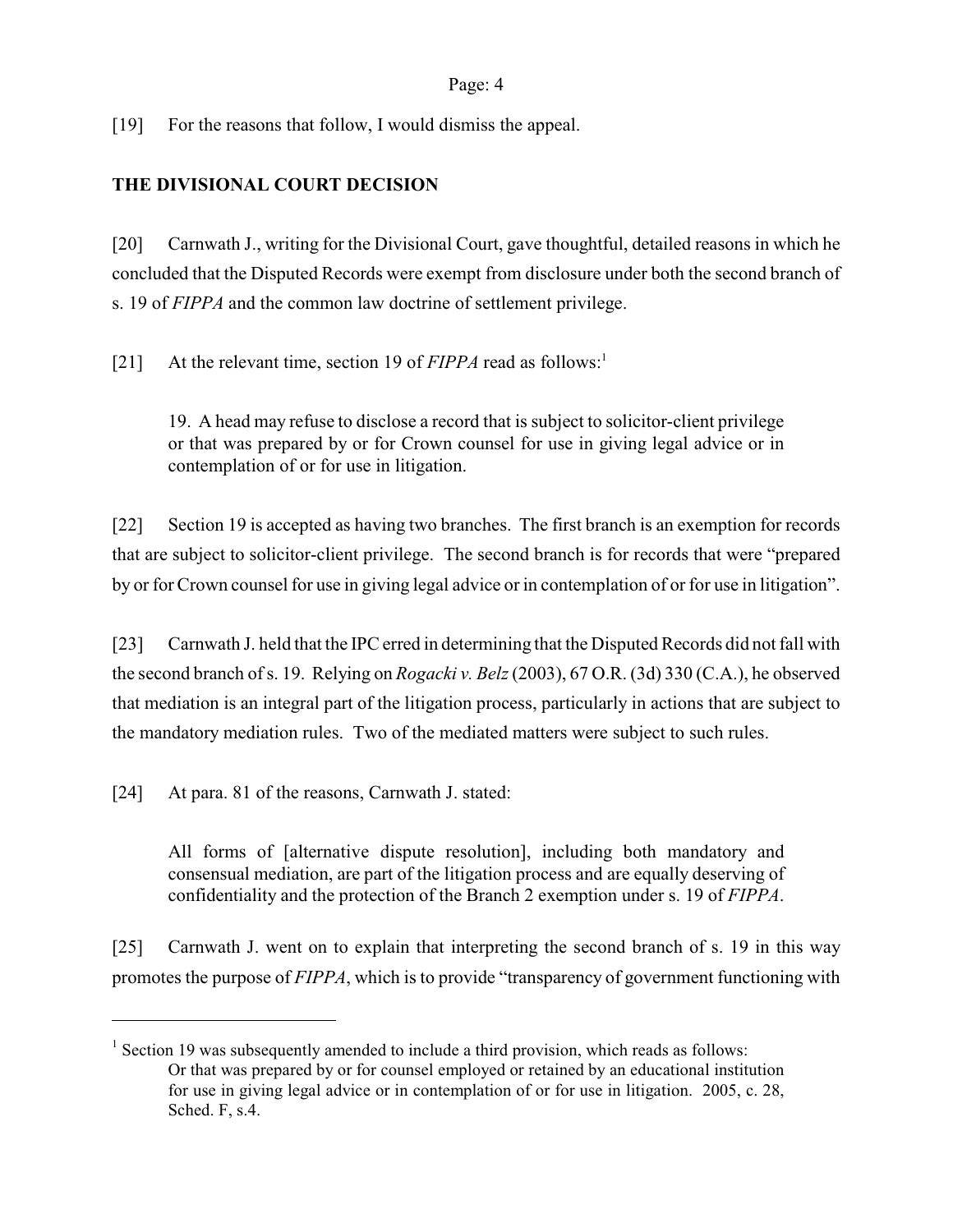exceptions where the interests of public knowledge are overbalanced by other concerns": *Ontario (Attorney General) v. Ontario (Information and Privacy Commission, Inquiry Officer)* (2002), 62 O.R. (3d) 167 (C.A.), at para. 14 (*Big Canoe 2002*). He concluded that where records are prepared by or for Crown counsel for use in any aspect of litigation, the public interest in transparency is trumped by a more compelling public interest in encouraging settlement of litigation.

[26] Further, in his view, the IPC's narrow interpretation of the second branch would result in an unreasonable and unjust outcome:

since it would deprive government institutions of the privilege attached to settlement discussions otherwise available to all other litigants. Moreover, the IPC's interpretation would discourage third parties from engaging in meaningful settlement negotiations with government institutions.<sup>2</sup>

[27] In determining that settlement privilege applied to the Disputed Records, Carnwath J. began by considering the purposes of *FIPPA* set out in s. 1(a):

**1.** The purposes of this Act are,

(a) to provide a right of access to information under the control of institutions in accordance with the principles that,

(i) information should be available to the public,

(ii) *necessary exemptions from the right of access should be limited and specific*, and

(iii) decisions on the disclosure of government information should be reviewed independently of government … . [emphasis added]

[28] In para. 72 of the reasons, he observed that:

In considering the purposes of *FIPPA*, as set out in s. 1(a), the language of the statute must be addressed in its total context, having regard to the purpose of the legislation, the consequences of proposed interpretations, the presumptions and special rules of interpretation, as well as admissible external aids. After considering all these indicators of legislative meaning, the court must adopt an interpretation of s. 1(a) that

 $2$  At para. 86 of the reasons.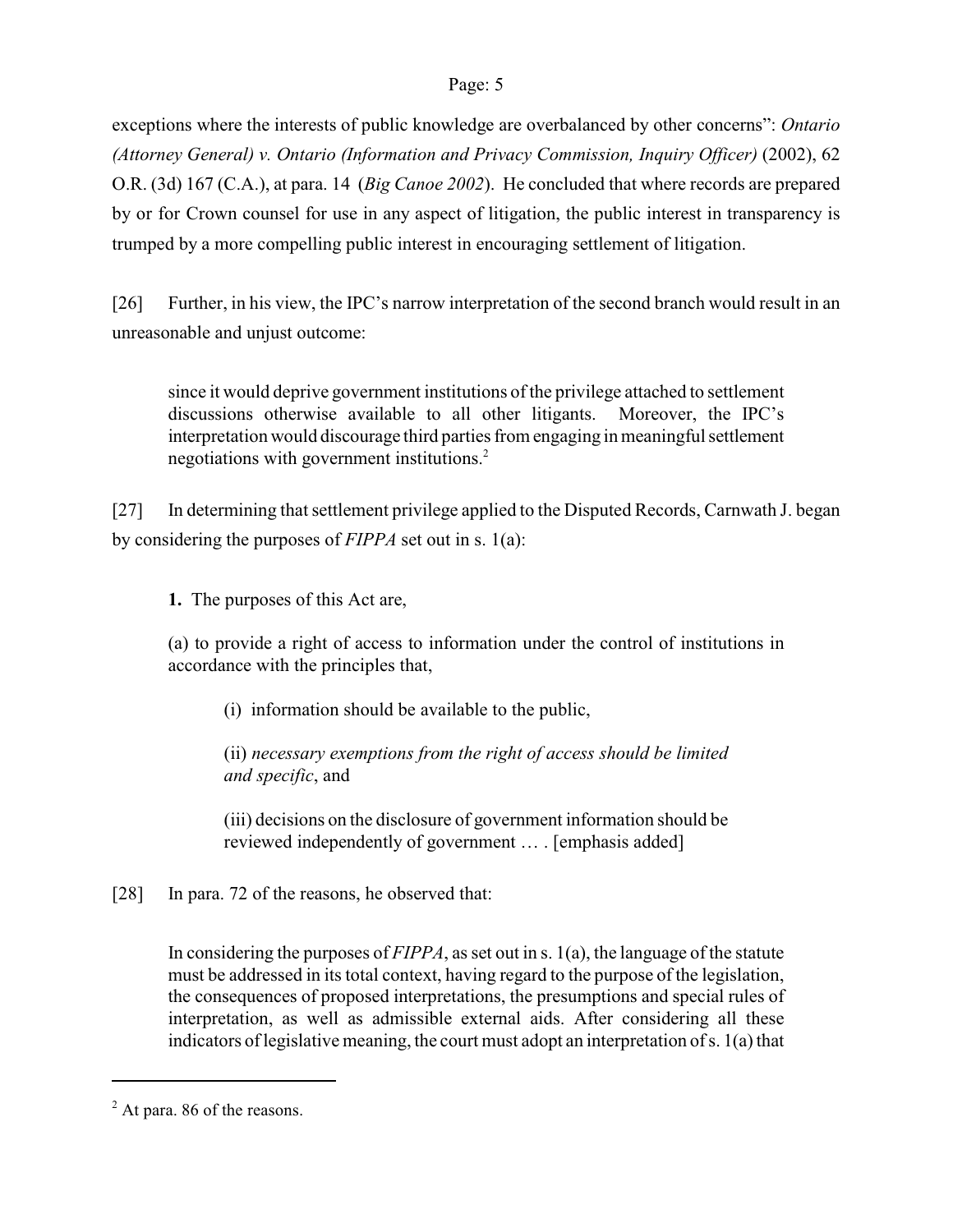is appropriate. An appropriate interpretation is one that can be justified in terms of (a) its plausibility, that is, its compliance with the legislative text; (b) its efficacy, that is, its promotion of the legislative purpose; and (c) its acceptability, that is, the outcome is reasonable and just (see Professor R. Sullivan, *Sullivan on the Construction of Statutes*, 5th ed. (Markham: LexisNexis, 2008) at 1, 3-4.

[29] Again, Carnwath J. concluded that the public policy interest in encouraging settlement, as embodied in the common law concept of settlement privilege, trumps the public policy interest in the transparency of government action. This interpretation he viewed as plausible and efficacious because it complies with s. 1(a), which provides for "necessary exemptions" that are "specific and limited". The exemption is necessary to maintain the confidentially of negotiated settlements. It is specific and limited by the circumstances of this case. Further, he opined, the interpretation is acceptable because it leads to a conclusion that is both reasonable and just. No one would willingly entertain settlement discussions with a government institution if it knew its confidential discussions would be made public. This is particularly so as during the settlement process the parties may make admissions and offer concessions that would otherwise be to their detriment.

## **THE ISSUES**

- [30] This appeal raises two issues. Did the Divisional Court err in:
	- 1. holding that the Disputed Records fall within the second branch of s. 19 of *FIPPA*; and
	- 2. concluding that settlement privilege applied to exempt the Disputed Records from disclosure?

# **DO THE DISPUTED RECORDS FALL WITHIN THE SECOND BRANCH OF S. 19 OF** *FIPPA***?**

[31] It will be recalled that the second branch of s. 19 provides that a record is exempt from disclosure if it was "prepared by or for Crown counsel for use in giving legal advice or in contemplation of or for use in litigation".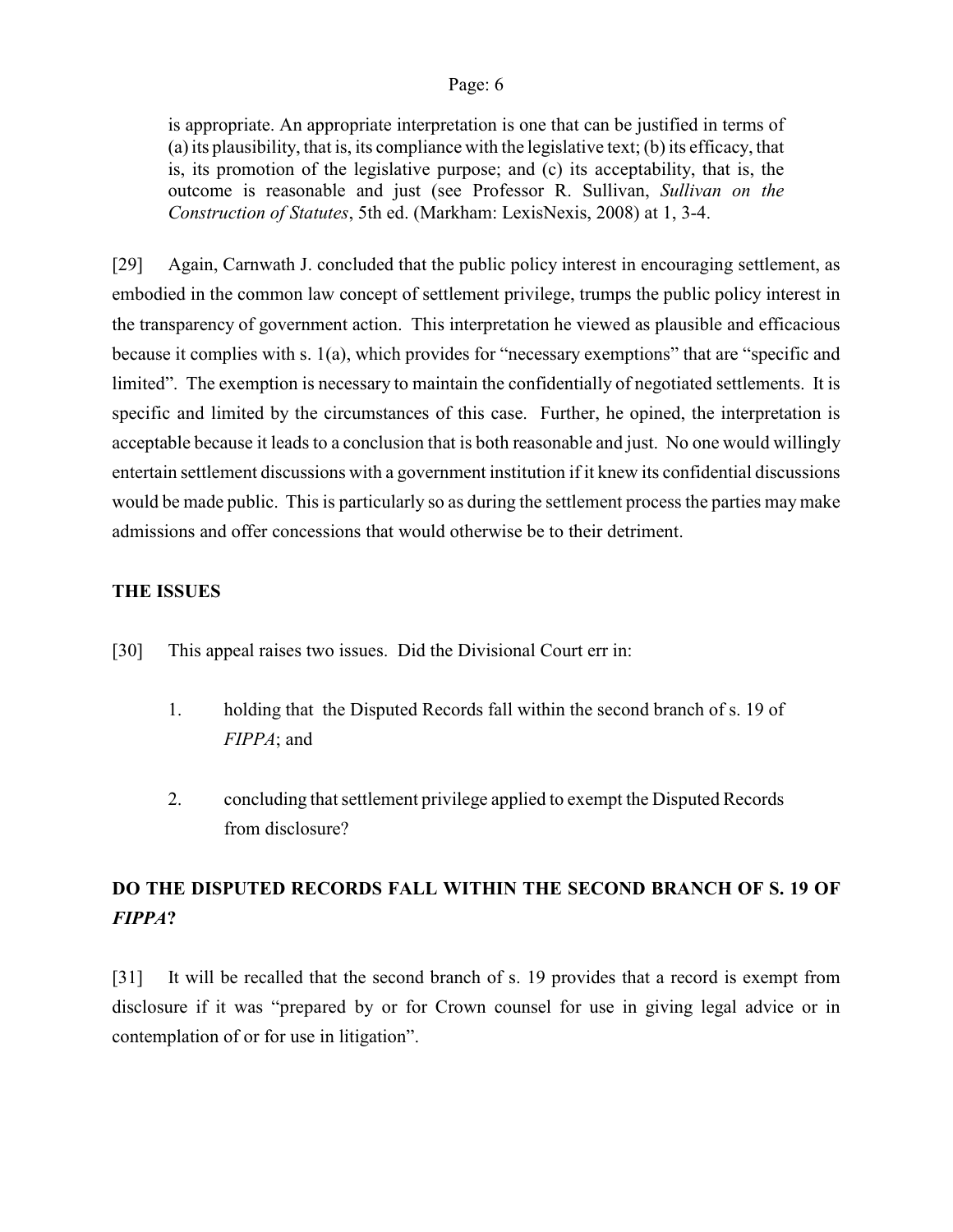[32] In the present case, there is no dispute that LCBO counsel are Crown counsel. The dispute is over whether documents prepared for mediation and settlement have been prepared for use in "litigation".

[33] The IPC submits that the word "litigation" should be construed narrowly, to exclude mediation and settlement discussions. Essentially, the IPC's position is that the second branch is co-extensive with litigation privilege for Crown counsel and litigation privilege does not include settlement privilege.

[34] The IPC also maintains that the Divisional Court's determination that records shared with opposing counsel are "prepared for use in litigation" conflicts with two of its earlier decisions: *Ontario (Attorney General) v. Big Canoe* (2006), 80 O.R. (3d) 761 (Div. Ct.), at para. 45 (*Big Canoe 2006*) and *Ontario (Ministry of Correctional Services) v. Goodis* (2008), 89 O.R. (3d) 457 (Div. Ct.), at para. 44 (*Goodis 2008*). The IPC submits that in both *Big Canoe 2006* and *Goodis 2008*, the Divisional Court held that documents sent to opposing counsel were not "prepared for use in litigation" within the meaning of the second branch ofs. 19 because they fell outside any reasonable "zone of privacy" and because they were not prepared to assist counsel in the litigation.

[35] I would dismiss this ground of appeal for two reasons.

[36] First, I endorse the view of the Divisional Court on this issue. In summary, the Divisional Court said this. Alternative dispute resolution now forms an integral part of the civil litigation process in Ontario. Various alternative dispute resolution methods have been incorporated into the litigation process as can be seen by reference to the *Rules of Civil Procedure*,<sup>3</sup> which regulate and help define the parameters of the litigation process. The Disputed Records were delivered as part of a mediation. In *Rogacki v. Belz*, at paras. 44–47, this court observed that mandatory mediation is a part of the litigation process. There is no principled reason to treat mandatory and consensual mediations differently, when considering whether they are part of the litigation process. Furthermore, interpreting the word "litigation" in the second branch to encompass mediation and settlement discussions is consonant with public interest considerations because the public interest

<sup>&</sup>lt;sup>3</sup> For example, the *Rules* provide for pre-trial conferences, settlement conferences and more recently, case management and mediation.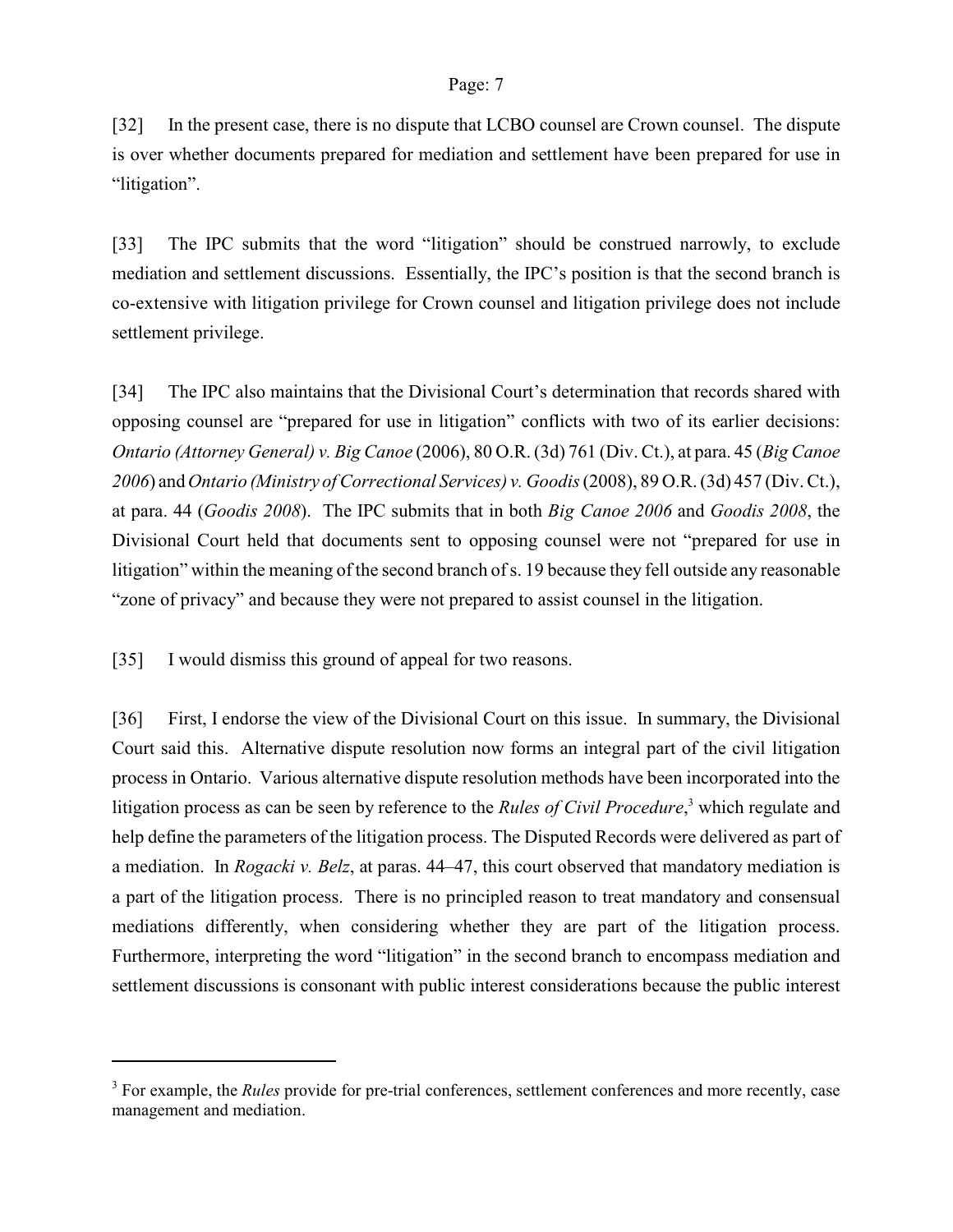in transparency is trumped by the more compelling public interest in encouraging the settlement of litigation.

[37] Second, in addition to the reasons of the Divisional Court on this issue, I would reject the narrow interpretation urged by the IPC because it runs contrary to basic principles of statutory interpretation. The IPC would limit the second branch to documents that fall within the ambit of litigation privilege. With respect, a plain reading of the second branch does not support such an interpretation. When the legislature wished to exempt records based on privilege, it did so using clear language. Witness the first branch of s. 19 which permits a head to refuse to disclose a record that is "subject to solicitor-client privilege". The words of the second branch follow immediately afterwards in the same provision and they do not use the words "litigation privilege". Rather, the second branch governs records "prepared by or for Crown counsel … for use in litigation". Therefore, the second branch should not be taken to be limited to documents that fall within the common law litigation privilege.

[38] Further, based on recent judgments of the Supreme Court of Canada, I understand that fundamental common law privileges, such as settlement privilege, ought not to be taken as having been abrogated absent clear and explicit statutory language: see *Privacy Commissioner of Canada v. Blood Tribe Department of Health*, [2008] 2 S.C.R. 574, at para. 11 and *Lavallee, Rackel & Heintz v. Canada (Attorney-General)*, [2002] 3 S.C.R. 209, at para. 18. While both of these cases relate to solicitor-client privilege, many of the same considerations apply to settlement privilege. Section 19 does not contain express language that would abrogate settlement privilege. Accordingly, in my view, it ought not to be so interpreted.

[39] While this court's decision in *Big Canoe 2002* may appear to support the IPC's contention that the second branch is co-extensive with litigation privilege being extended to Crown counsel, a close examination of that decision reveals otherwise.

[40] In *Big Canoe 2002*, at paras. 7-8, this court said that the Divisional Court was correct to find that the inquiry officer erred in her interpretation of s. 19 by analyzing it as consisting of two branches: solicitor client privilege and litigation privilege. In para. 13, the court goes on to explain that "it is the plain meaning of the words used in branch two" that is to govern. It said that the inquiry officer erred by assuming that the intent behind the second branch was to simply extend litigation privilege to Crown counsel. The court concluded that the exemption provided by the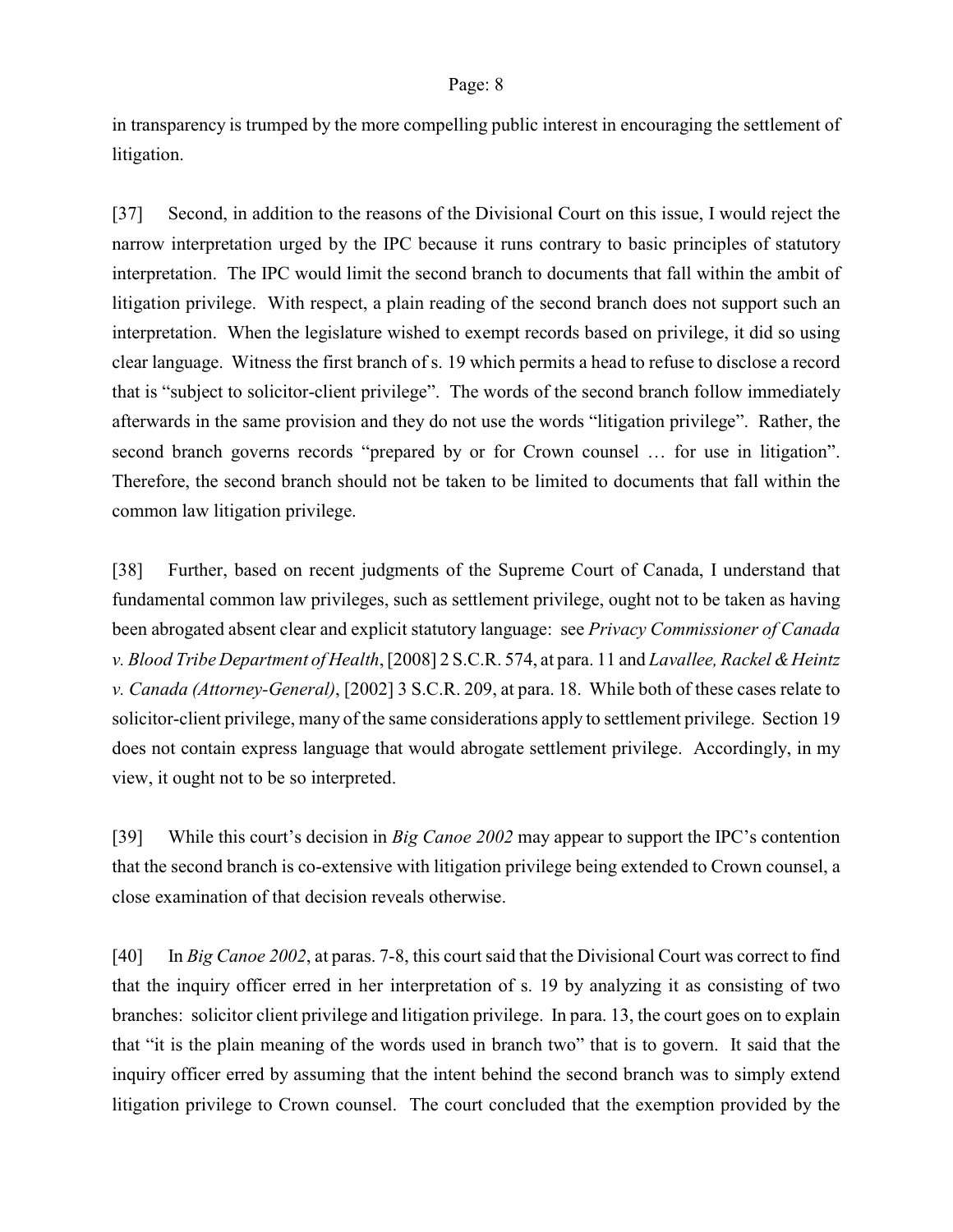second branch was permanent. That is, the court concluded that the exemption provided by the second branch was significantly different than that which would have existed had the records been subject only to litigation privilege.

[41] In my view, *Big Canoe 2002* provides clear guidance of two sorts to courts called on to consider the ambit of the second branch. First, give the words in the second branch their plain meaning. Second, do not assume that the second branch is intended merely to extend litigation privilege to Crown counsel. Accordingly, I do not view *Big Canoe 2002* as standing for the proposition that the second branch is intended to cover only documents that fall within the ambit of litigation privilege.

[42] Nor do I read *Goodis v. Ontario (Ministry of Correctional Services)*, [2006] 2 S.C.R. 32 (*Goodis 2006*) as limiting the scope of the second branch to litigation privilege. That contention rests on para. 12 of *Goodis 2006*, which reads as follows:

The Ministry has claimed that all the documents in the private record are exempt from disclosure under s. 19 of the *Access Act*, which provides:

**19.** A head may refuse to disclose a record that is subject to solicitor-client privilege or that was prepared byor for Crown counsel for use in giving legal advice or in contemplation of or for use in litigation.

Section 19 applies to two categories of documents: (1) communications between a solicitor and his or her client and (2) documents prepared in contemplation of or for use in litigation. *Section 19 recognizes these common law privileges: solicitor-client communication privilege and litigation privilege.* [Emphasis added.]

[43] The emphasized sentence in the quoted passage does not state that the second branch is limited to, or co-extensive with, litigation privilege. Rather, it says that s. 19 recognizes litigation privilege. The fact that the second branch recognizes litigation privilege does not mean that its scope is limited to documents that fall within litigation privilege. Further, as the Court acknowledged in the following paragraph in *Goodis 2006*, the focus of its decision was solely on the first branch, that is, solicitor-client privilege. Indeed, nothing more is said in *Goodis 2006* about the second branch. Thus, the fleeting reference in para. 12 to the second branch is *obiter*.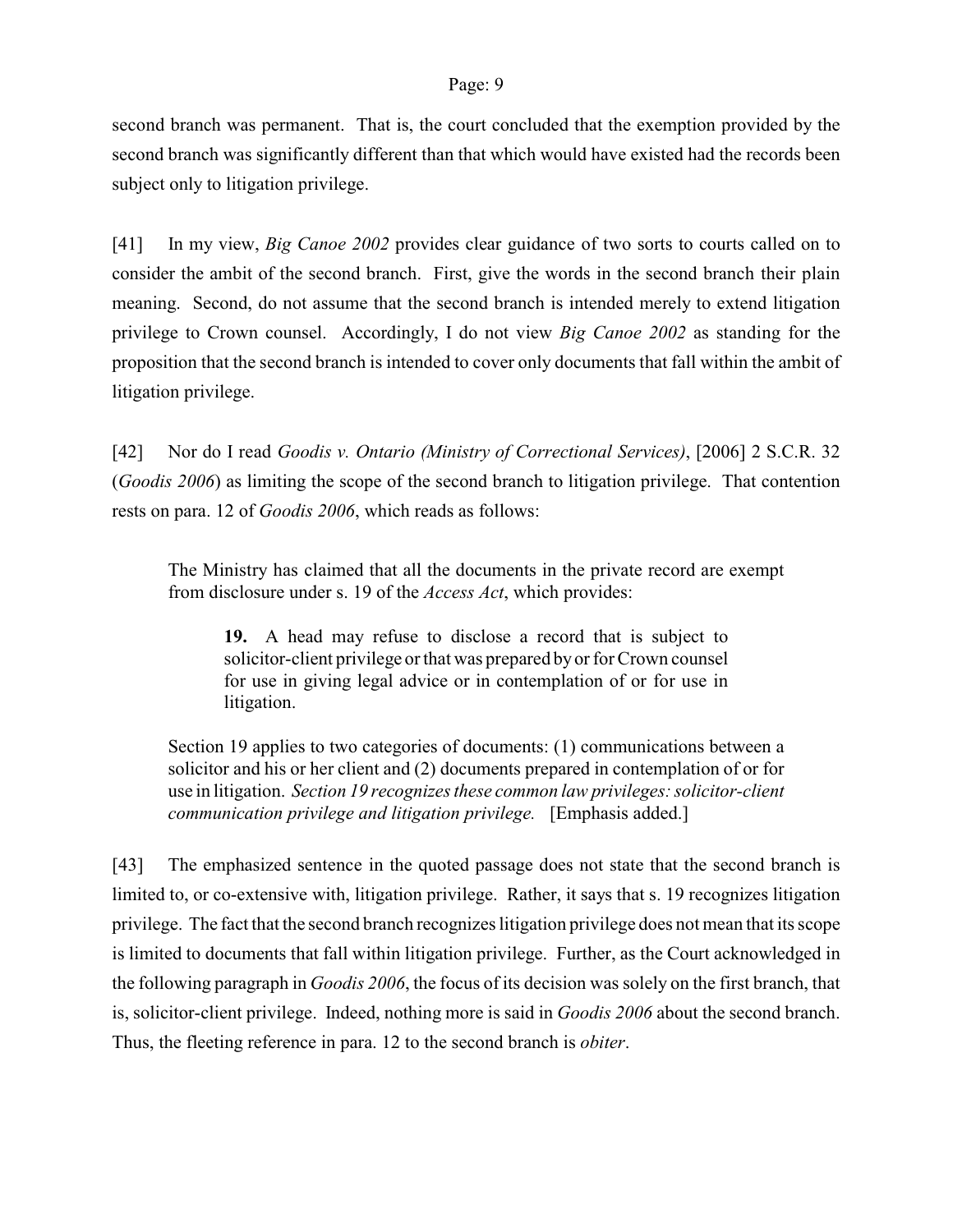[44] Once litigation is understood to include mediation and settlement discussions, it is apparent that the Disputed Records – both those prepared byCrown counsel and those prepared by Magnotta – fall within the second branch and are exempt from disclosure. Nothing more need be said to explain why the materials prepared by Crown counsel fall within the second branch. As for the materials prepared by Magnotta and delivered to the Crown, in my view, they were "prepared for Crown counsel" because they were provided to Crown counsel for use in the mediation and settlement discussions. To limit the second branch to records prepared by, or at the behest or on behalf of, Crown counsel is contrary to the plain meaning of the language of the second branch. Furthermore, it is antithetical to the public policy interest in settlement of litigation because it would lead to situations in which the government entity's records would be exempt from production while the private party's mediation material would be producible.

[45] I do not view the Divisional Court decisions in *Big Canoe 2006* and *Goodis 2008* as inconsistent with the Divisional Court's interpretation of the second branch of s. 19 in the present case. In *Big Canoe 2006*, simple correspondence between counsel during the course of a prosecution was held to be outside the scope of the second branch. Simple correspondence is not a document that was prepared "for use in the litigation". Rather, it was a document that was prepared *during the course of litigation*. Nor would counsel reasonably expect that simple correspondence would fall within the "zone of privacy". Contrast that with the Disputed Records in the present case. The Disputed Records are documents prepared by, or delivered to, Crown counsel to assist with mediation and settlement discussions, a part of the litigation process. Furthermore, the Disputed Records were explicitly cloaked in confidentiality. Before undertaking the mediation, the parties signed a mediation agreement that contained a confidentiality provision and the settlement documents were replete with extensive confidentiality provisions. Clearly, the Disputed Records fall within any reasonable "zone of privacy".

[46] Similarly, in *Goodis 2008* the Divisional Court held that a letter prepared by plaintiff's counsel listing undertakings, advisements and refusals given on behalf of the Crown was not within the ambit of the second branch. Again, in my view, while such a letter is prepared during the course of litigation, it was not prepared for "use in litigation" in the sense that counsel would reasonably expect such a letter to fall within the 'zone of privacy".

[47] Accordingly, I would dismiss this ground of appeal.